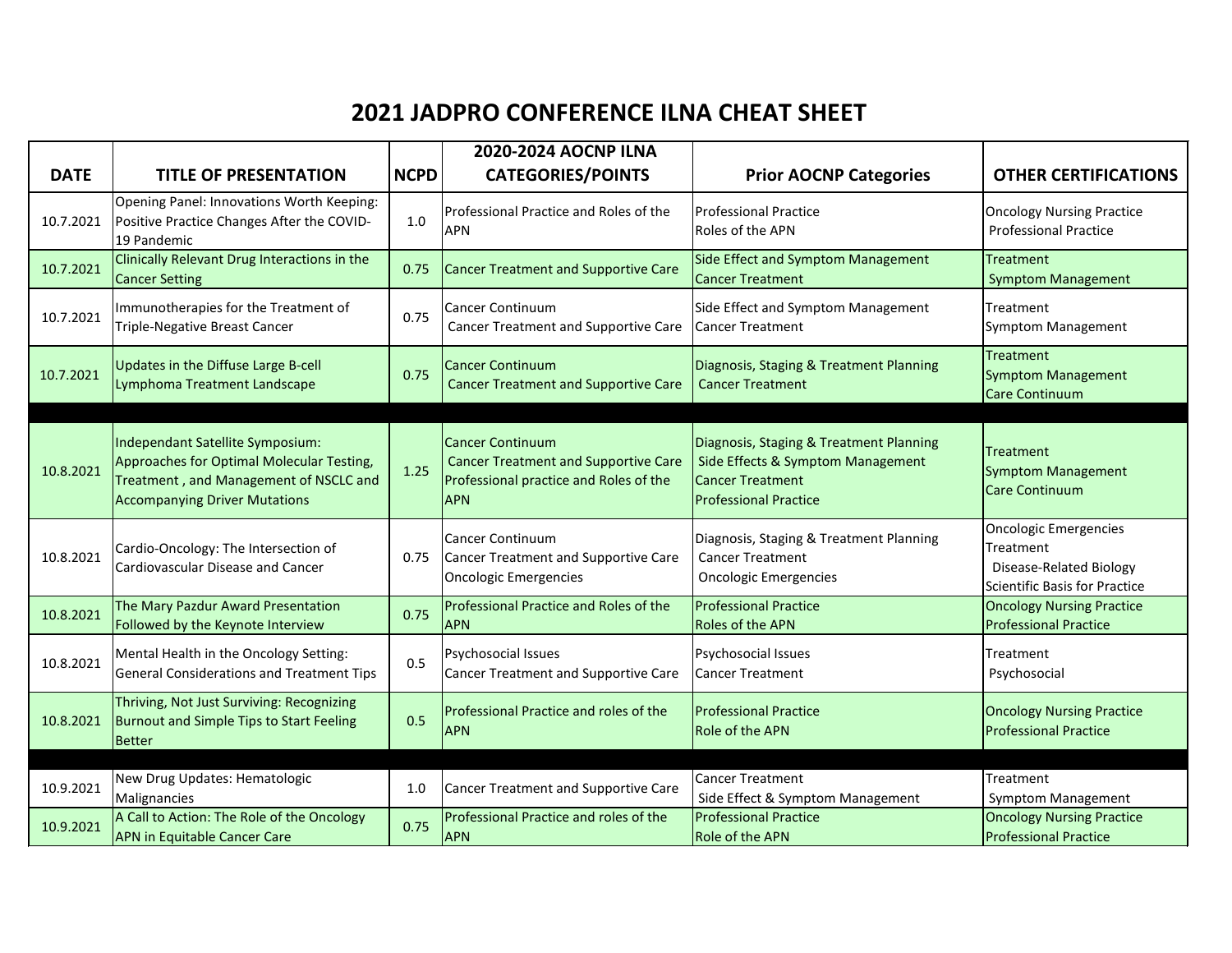| 10.9.2021  | Direct Oral Anticoagulants and Cancer<br>Thrombosis: What APs Need to Know                                                                              | 0.75 | Cancer Treatment and Supportive Care                                                                                         | <b>Cancer Treatment</b><br>Side Effect and Symptom Management                                                              | Disease-Related Biology<br>Scientific Basis for Practice<br>Treatment<br><b>Oncologic Emergencies</b>                              |
|------------|---------------------------------------------------------------------------------------------------------------------------------------------------------|------|------------------------------------------------------------------------------------------------------------------------------|----------------------------------------------------------------------------------------------------------------------------|------------------------------------------------------------------------------------------------------------------------------------|
| 10.9.2021  | <b>Multidisciplanary Management of</b><br><b>Pancreatic Cancer</b>                                                                                      | 0.75 | <b>Cancer Continuum</b><br><b>Cancer Treatment and Supportive Care</b>                                                       | Diagnosis, Staging & Treatment Planning<br>Side Effects & Symptom Management<br><b>Cancer Treatment</b>                    | Care Continuum<br>Coordination of Care<br>Diagnosis and Staging<br>Disease-Related Biology<br><b>Scientific Basis for Practice</b> |
| 10.10.2021 | Independent Satellite Symposium: CLL/SLL<br>Managing Adverse Events Associated with<br><b>BTK Inhibitor Therapy</b>                                     | 1.25 | Psychosocial Issues<br><b>Cancer Treatment and Supportive Care</b>                                                           | <b>Cancer Treatment</b><br>Side Effect and Symptom Management                                                              | Disease-Related Biology<br>Scientific Basis for Practice<br>Treatment                                                              |
| 10.10.2021 | <b>Biomarker Jeopardy</b>                                                                                                                               | 0.75 | Cancer Treatment and Supportive Care                                                                                         | Diagnosis, Staging & Treatment Planning                                                                                    | <b>Disease-Related Biology</b><br><b>Scientific Basis for Practice</b>                                                             |
| 10.10.2021 | Updates in the Management of Renal Cell<br>Carcinoma                                                                                                    | 0.75 | <b>Cancer Continuum</b><br><b>Cancer Treatment and Supportive Care</b><br>Professional practice<br>Roles of the APN          | Diagnosis, Staging & Treatment Planning<br><b>Cancer Treatment</b><br>Side Effects & Symptom Management<br>Role of the APN | Diagnosis & Staging<br>Disease-Related Biology<br><b>Scientific Basis for Practice</b><br>Treatment<br>Symptom Management          |
| 10.10.2021 | Updates in Cholangiocarcinoma                                                                                                                           | 0.5  | <b>Cancer Continuum</b><br><b>Cancer Treatment and Supportive Care</b>                                                       | Diagnosis, Staging and Treatment Planning                                                                                  | Treatment<br><b>Disease-Related Biology</b><br>Scientific Basis for Practice                                                       |
| 10.10.2021 | Benign Hematology: Key Concepts in<br>Autoimmune Cytopenias                                                                                             | 0.5  | <b>Cancer Continuum</b><br><b>Cancer Treatment and Supportive Care</b>                                                       | Diagnosis, Staging & Treatment Planning<br>Side Effects & Symptom Management<br><b>Cancer Treatment</b>                    | Treatment<br><b>Symptom Management</b><br>Disease-Related Biology<br><b>Scientific Basis for Practice</b>                          |
| 10.13.2021 | Independant Satellite Symposium:<br>Navigating the Expanding Treatment<br>Landscape in Metastatic Urothelial Cancer:<br><b>Novel Targeted Therapies</b> | 1.25 | <b>Care Continuum</b><br><b>Cancer Treatment and Supportive Care</b><br><b>Professional Practice</b><br><b>Roles of APRN</b> | <b>Cancer Treatment</b><br>Side Effect & Symptom Management<br><b>Professional Practice</b><br>Roles of the APN            | Diagnosis & Staging<br><b>Disease-Related Biology</b><br>Scientific Basis for Practice<br>Treatment<br>Symptom Management          |
|            | 10.14.2021 New Drug Updates: Solid Tumors                                                                                                               | 1.0  | <b>Cancer Treatment and Supportive Care</b>                                                                                  | <b>Cancer Treatment</b><br>Side Effect & Symptom Management                                                                | Treatment<br>Symptom Management<br>Disease-Related Biology<br>Scientific Basis for Practice                                        |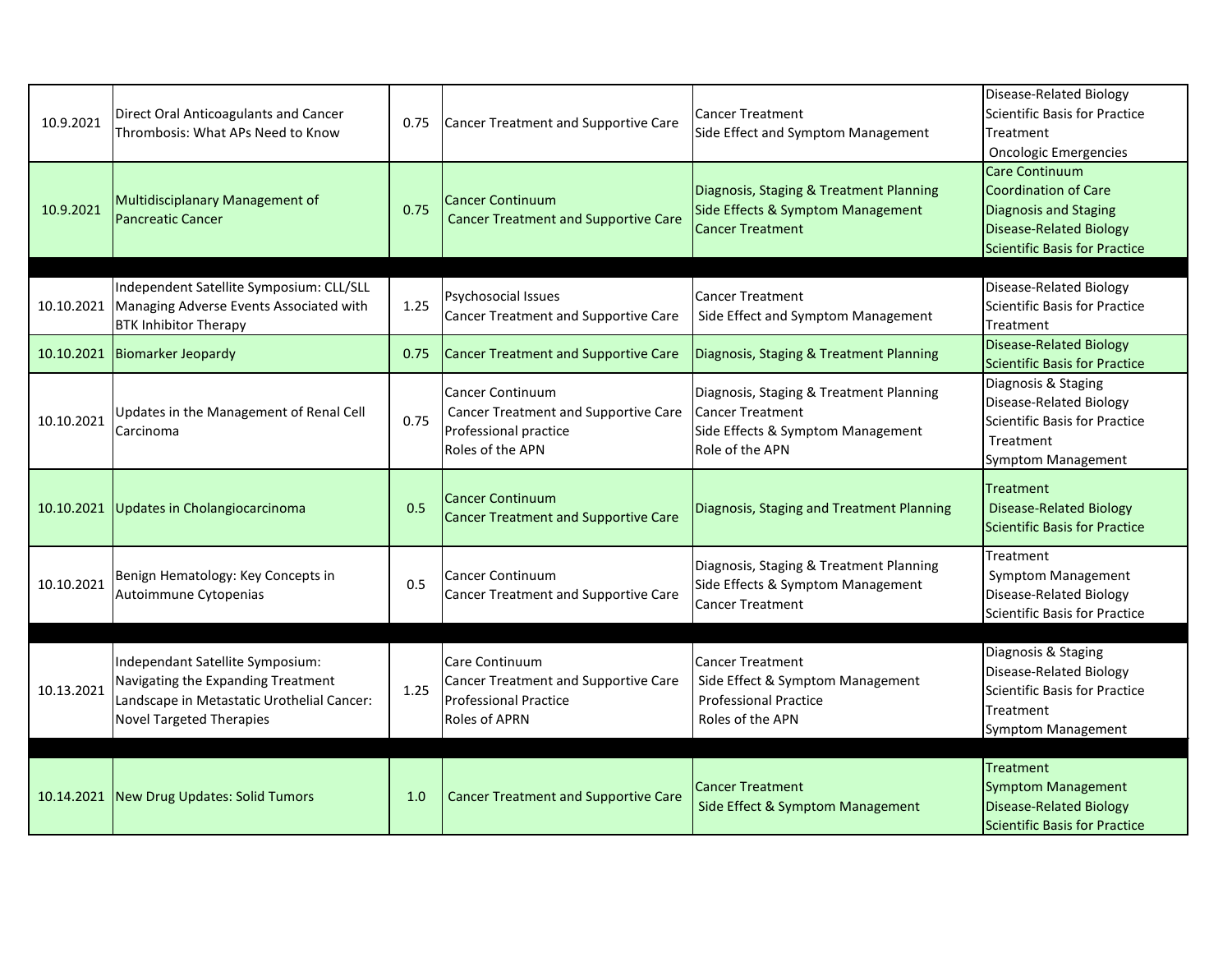| 10.14.2021 | Herbal Medicine and Supplements: Friend<br>or Foe?                                                                                               | 0.75 | Cancer Treament and Supportive Care                                                                             | <b>Cancer Treatment</b><br>Side Effect & Symptom Management                                                     | Treatment<br>Symptom Management<br>Disease-Related Biology<br>Scientific Basis for Practice                                                                 |
|------------|--------------------------------------------------------------------------------------------------------------------------------------------------|------|-----------------------------------------------------------------------------------------------------------------|-----------------------------------------------------------------------------------------------------------------|-------------------------------------------------------------------------------------------------------------------------------------------------------------|
| 10.14.2021 | New Frontiers: The role of CAR T-cell<br>Therapy in MM                                                                                           | 0.75 | <b>Cancer Treatment and Supportive Care</b>                                                                     | <b>Cancer Treatment</b>                                                                                         | Foundation of Transplant<br>Treatment                                                                                                                       |
| 10.14.2021 | Survivorship Care Challenges: Navigating<br><b>Changing Concerns</b>                                                                             | 0.75 | Cancer Continuum                                                                                                | Survivorship<br>Coordination of Care                                                                            | Care Continuum<br>Survivorship                                                                                                                              |
|            |                                                                                                                                                  |      |                                                                                                                 |                                                                                                                 |                                                                                                                                                             |
| 10.15.2021 | Independant Satellite Symposium:<br>Navigating the Evolving Treatment<br>Landscape in Prostate Cancer: A Focus on<br>Novel Anti-androgen Therapy | 1.25 | Cancer Continuum<br>Cancer Treatment and Supportive Care<br>Professional practice and Role of the<br><b>APN</b> | <b>Cancer Treatment</b><br>Side Effect & Symptom Management<br><b>Professional Practice</b><br>Roles of the APN | Treatment<br>Symptom Management<br>Disease-Related Biology<br>Scientific Basis for Practice                                                                 |
| 10.15.2021 | Tumor Board: Multidisciplinary<br><b>Management of Early Stage NSCLC</b>                                                                         | 1.0  | <b>Cancer Continuum</b><br><b>Cancer Treatment and Supportive Care</b>                                          | <b>Cancer Treatment</b><br>Side Effect and Symptom Management                                                   | <b>Care Continuum</b><br><b>Coordination of Care</b><br>Diagnosis and Staging<br><b>Oncology Nursing Practice</b><br><b>Symptom Management</b><br>Treatment |
| 10.15.2021 | Empathetic Leadership in Challenging Times                                                                                                       | 0.75 | Professional practice and roles of the<br><b>APN</b>                                                            | Role of the APN                                                                                                 | <b>Oncology Nursing Practice</b><br><b>Professional Practice</b>                                                                                            |
| 10.15.2021 | <b>Molecular Testing for Hematologic</b><br>Malignancies                                                                                         | 0.75 | <b>Cancer Continuum</b><br>Cancer Treatment and Supportive Care                                                 | Diagnosis, Staging, and Treatment Planning<br><b>Cancer Treatment</b>                                           | Diagnosis and Staging<br><b>Disease Related Biology</b><br><b>Scientific Basis for Practice</b><br>Treatment                                                |
| 10.15.2021 | Solid Tumor Biomarker Speak: Teach Me the<br>Language                                                                                            | 1.0  | <b>Cancer Continuum</b><br><b>Cancer Treatment and Supportive Care</b>                                          | <b>Cancer Treatment</b><br>Side Effect and Symptom Management<br>Diagnosis, Staging and Treatment Planning      | Treatment<br>Disease-Related Biology<br>Scientific Basis for Practice<br>Care Continuum                                                                     |
| 10.16.2021 | An AP Perspective on Infusion Reactions in<br>the Era of Immunotherapy                                                                           | 1.0  | <b>Cancer Treament and Supportive Care</b><br><b>Oncologic Emergencies</b>                                      | <b>Oncologic Emergencies</b><br><b>Cancer Treatment</b><br>Side Effect and Symptom Management                   | Treatment<br><b>Symptom Management</b><br><b>Disease-Related Biology</b><br>Scientific Basis for Practice<br><b>Care Continuum</b>                          |